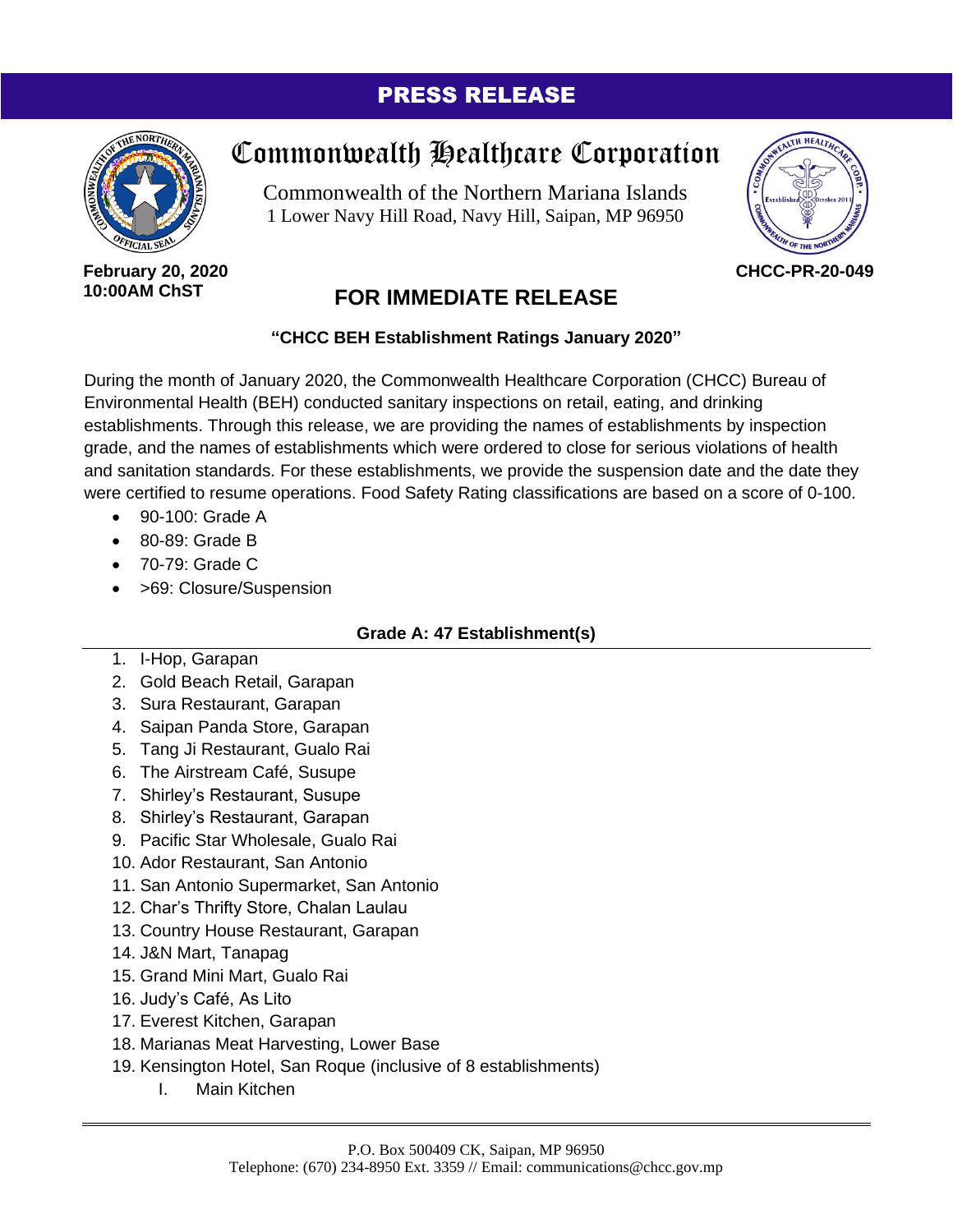- II. Ocean Grill
- III. East Moon
- IV. Splash Bar
- V. Grand Hall
- VI. Cafeteria
- VII. Bakery
- VIII. Gift Shop

### 20. Aqua Resort Club, Achugao (inclusive of 11 establishments)

- I. Costa Coffee Shop
- II. Rey Lounge
- III. Bakery
- IV. Michelle's Lounge
- V. Sunset Beach BBQ
- VI. Cafeteria
- VII. Gift Shop
- VIII. Main Kitchen
- IX. Taga Room
- X. Vinno Bar
- XI. Kevin's Seafood
- 21. Rising Supermarket, Koblerville
- 22. Saipan Travel, As Lito
- 23. Music Bank Restaurant, San Jose
- 24. Saipan Snaps, Papago
- 25. Chicken Zoom, Susupe
- 26. Micronesian Brokers Wholesale, Navy Hill
- 27. JMS Sports Bar and Grill, Garapan
- 28. Pionysos Pocha, Garapan
- 29. River Billiard Club, Chalan Laulau
- 30. Sea Lago Dinner Cruise, Outer Marina Cove

#### **Grade B: 5 Establishment(s)**

- 1. New Shao Noodle House, Garapan
- 2. I-Mart Retail, Tanapag
- 3. Ladder Beach Restaurant, Obyan
- 4. JJ Market, Koblerville
- 5. Green Consume Market, As Lito

# **Grade C: 1 Establishment(s)**

1. Mura Ichiban Restaurant, Garapan

#### **Establishment(s) ordered CLOSED for serious violations of health and sanitation standards: 3**

1. Lynn's BBQ Stand, Garapan - Closed 01/15/20, Re-opened 01/17/20